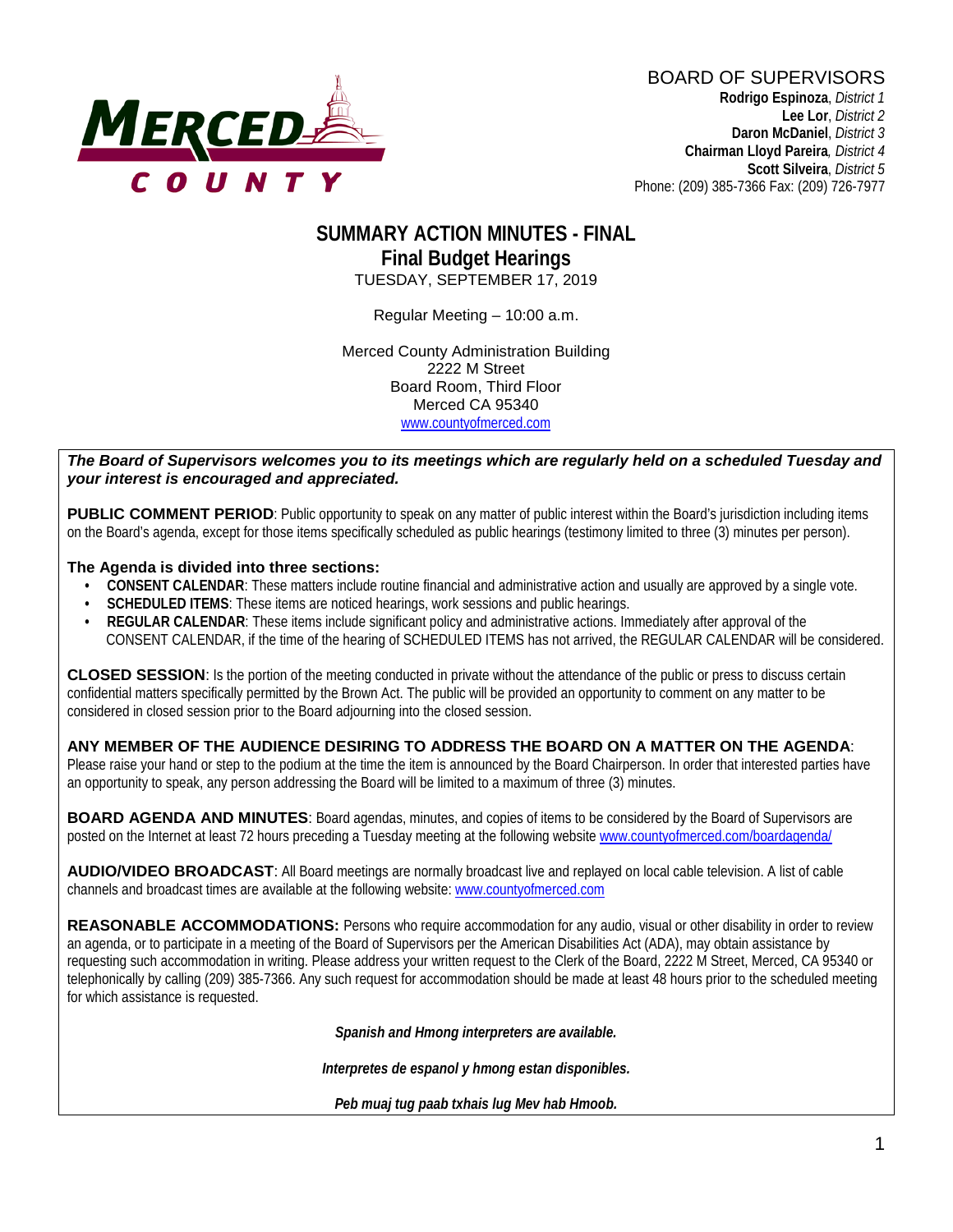#### SCHEDULED ITEMS

**10:00 A. M. THE PUBLIC IS INVITED TO SPEAK ON ANY ITEM ON THE AGENDA-TESTIMONY IS LIMITED TO THREE MINUTES PER PERSON**

> **GOVERNMENT CODE SECTION 54954.2 COMPLIANCE (LATE AGENDA ITEMS)**

#### **10:00 A. M. INVOCATION/PLEDGE OF ALLEGIANCE**

**PUBLIC OPPORTUNITY TO SPEAK ON ANY MATTER OF PUBLIC INTEREST WITHIN THE BOARD'S JURISDICTION INCLUDING ITEMS ON THE BOARD'S AGENDA, EXCEPT FOR THOSE ITEMS SPECIFICALLY SCHEDULED AS PUBLIC HEARINGS (TESTIMONY LIMITED TO THREE MINUTES PER PERSON)**

**PRESENTATION: COUNTY EXECUTIVE OFFICER - BUDGET PRESENTATION FISCAL YEAR 2019/2020**

#### *REVIEW BOARD ORDER – SEE PAGE 7*

#### **PUBLIC HEARING:**

#### **AUDITOR - PUBLIC HEARING**

To consider setting the Appropriation Limitation for Fiscal Year 2019/2020 established under Article XIIIB of the State Constitution.

#### **RECOMMENDATION:**

1) Open the Public Hearing; 2) Approve using the change in County population combined with the change in all counties having contiguous borders as the population factor, and the change in California per capita personal income as the cost of living factor to establish the Fiscal Year 2019/2020 appropriation limitation; and 3) Adopt the Resolution establishing Fiscal Year 2019/2020 appropriation limitation as \$1,587,027,257.

#### *REVIEW BOARD ORDER – SEE PAGE 7*

#### **REPORTS/BOARD DIRECTION**

County Executive Officer, County Counsel, Board of Supervisors Members

#### BUDGET CALENDAR

#### FINAL BUDGET ADJUSTMENTS

1. Approve Final Budget Adjustments based on more current information to various budget units within the General Fund and Other Funds as presented: 10000, 10100, 10120, 10260, 11000, 11001, 11200, 11300, 11400, 11500, 12500, 13000, 14000, 14200, 16000, 16300, 16400, 16500, 17000, 17050, 17300, 17500, 17600, 17900, 18100, 18200, 19000, 16100, 20100, 20400, 20600, 22100, 23000, 23100, 23300, 23400, 24000, 25000, 25100, 25200, 27000,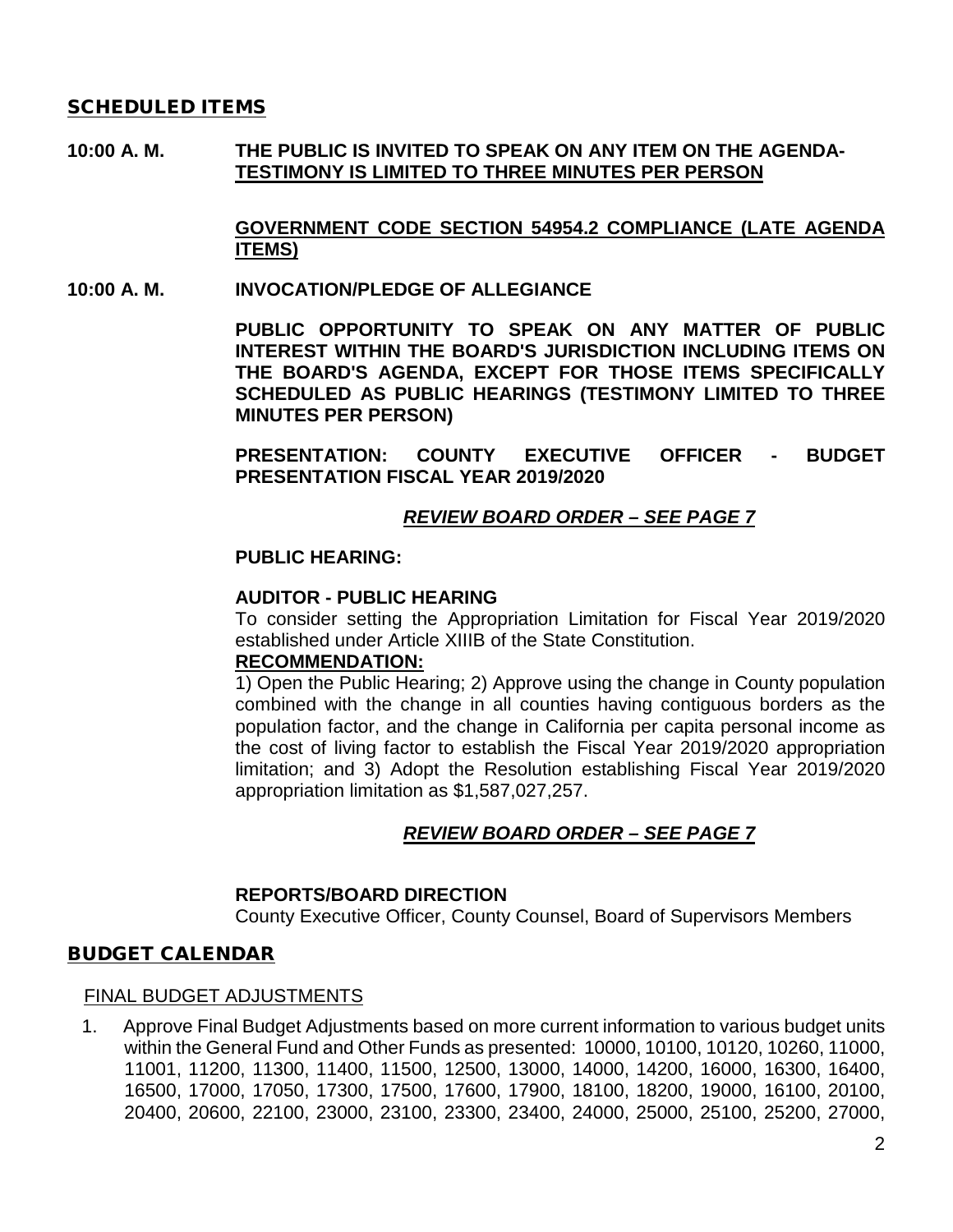27200, 28000, 28200, 28300, 28400, 28500, 28600, 28700, 29100, 29400, 40000, 40600, 41500, 50000, 50100, 50500, 51000, 53000, 54000, 55000, 55100, 55200, 55300, 60000, 61000, 75200, 75500, 75600, 75900.

#### **APPROVED AS RECOMMENDED AYES: ALL**

#### OUT-OF-STATE TRANSPORTATION AND TRAINING FOR FISCAL YEAR 2019/2020

2. Approve the Schedule of Out-of-State for transportation and/or training for FY 2019/20; and direct that no Out-of-State travel take place unless authorized by the County Executive Officer, or designee.

## **APPROVED AS RECOMMENDED AYES: ALL**

## *REVIEW BOARD ORDER – SEE PAGE 7*

#### LEASE PURCHASE AGREEMENTS

3. Authorize the Director of Administrative Services to negotiate, execute, and sign Lease Purchase Agreements for equipment appropriated in the FY 2019/20 Budget subject to review by Auditor, County Counsel, and the County Executive Office.

## **APPROVED AS RECOMMENDED AYES: ALL**

#### CAPITAL ASSETS - FY 2019/2020

4. Approve the Capital Asset List by budget unit at the sub-object level as appropriated in the FY 2019/20 Final Budget; direct that no capital assets be procured unless authorized by the County Executive Officer, or designee, and authorize the Director of Public Works to utilize Job Order Contracting (JOC) to deliver those Capital Projects approved with the adoption of the FY 2019/20 Final Budget.

## **APPROVED AS RECOMMENDED AYES: ALL**

#### PROBATION

5. Approve the AB 109 FY 2019/2020 implementation plan as recommended by the Community Corrections Partnership; and approve Final Budget Policy Adjustments listed in Budget Unit 23400.

## **APPROVED AS RECOMMENDED AYES: ALL**

6. Contract with Community Social Model Advocates, Inc. to continue to provide residential alcohol and drug treatment and recovery services.

## **AUTHORIZED CONTRACT NO. 2019293 AS RECOMMENDED AYES: ALL**

7. Contract with Merced County Office of Education for vocational and educational services to adult probation clients.

## **AUTHORIZED CONTRACT NO. 2019294 AS RECOMMENDED AYES: ALL**

8. Contract with ACE Overcomers to provide recidivism reduction classes.

## **AUTHORIZED CONTRACT NO. 2019295 AS RECOMMENDED AYES: ALL**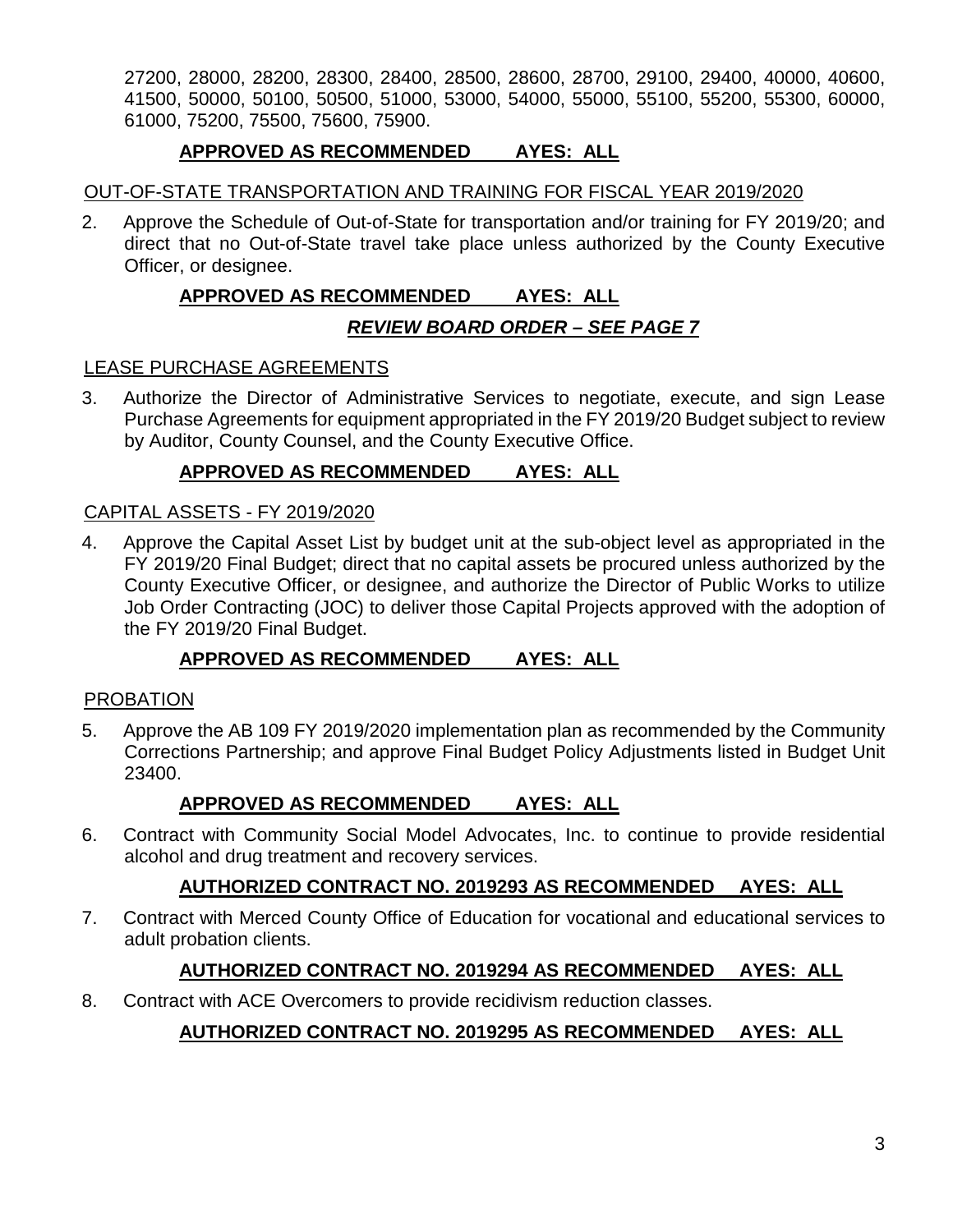## POLICY ACTION

9. Adopt the requested employer rate increase of 1.0% for Miscellaneous/Safety Tier 1, 2, 3, and 4, and have it applied to Merced County's portion of the unfunded liability effective on the payroll of October 4, 2019.

## **APPROVED AS RECOMMENDED AYES: ALL**

10. Make the determination, as required by Government Code section 16142(e), that the State provided less than one-half of the actual foregone general fund property tax revenues, related to the Williamson Act Program, in Fiscal Year 18/19.

## **APPROVED AS RECOMMENDED AYES: ALL**

11. 1) Approve the plan of Accessibility and Environmental Improvements for the Atwater Veterans' Hall, Los Banos Veterans' Hall, Merced Veterans' Hall and Winton Community/Veterans' Hall, contingent on approval of the Capital Assets - Final Budget Item on this agenda; 2) Approve the plan to replace the HVAC system at the Merced Veterans' Hall, contingent on approval of the Capital Assets - Final Budget Item on this agenda; 3) Approve the plan of parking lot improvements to the Atwater Veterans' Hall, Hilmar Community Center, Merced Veterans' Hall, Planada Community Center and Winton Community/Veterans' Hall, contingent on approval of the Capital Assets - Final Budget Item on this agenda; and 4) Direct the Department of Public Works to conduct assessments of the Gustine Veterans' Hall and Livingston Veterans' Hall and return to the Board for further direction and to establish the necessary capital improvements projects.

## **APPROVED AS RECOMMENDED AYES: ALL**

12. 1) Approve the identified Road Division Work Program for Fiscal Year 2019/2020, which identifies total resources for roads projects at \$71,198,777 and specifies projects that will receive funding; 2) Approve the project budgets in Budget Units 30001 and 30002, respectively, as listed in Attachment A and Attachment B for the identified roads projects; and 3) Approve the Final Budget Adjustments listed in Budget Unit 30000 as noted in Exhibit B.

## **APPROVED AS RECOMMENDED AYES: ALL**

13. Provide staff direction regarding development of a potential pilot program for evening hours at the libraries.

# **MODIFIED RECOMMENDATION AYES: ALL**

## *REVIEW BOARD ORDER – SEE PAGE 8*

14. 1) Authorize the Fire Department to repurpose the Castle Fire Station as a Training Facility and Maintenance Shop and Reassign staff to the Winton and Merced Fire Stations; 2) Direct staff to continue discussions with UC Merced and authorize negotiation of an agreement with the University of California, Merced for funding of additional fire personnel for the McKee Fire Station, and direct staff to return to the Board, upon successful negotiation and review by County Counsel and Risk Management, for approval of an agreement; 3) Authorize the Fire Department to initiate discussions and negotiation of agreements with Cities of Livingston, Gustine and Dos Palos for funding of additional staffing for the stations located in each respective City, and direct staff to return to the Board, upon successful negotiation and review by County Counsel and Risk Management, for approval of each agreement; and 4) Direct the Fire Department to continue evaluating options regarding the Cressey Fire Station that would result in the most effective and efficient delivery of services, and return to the Board with a recommendation.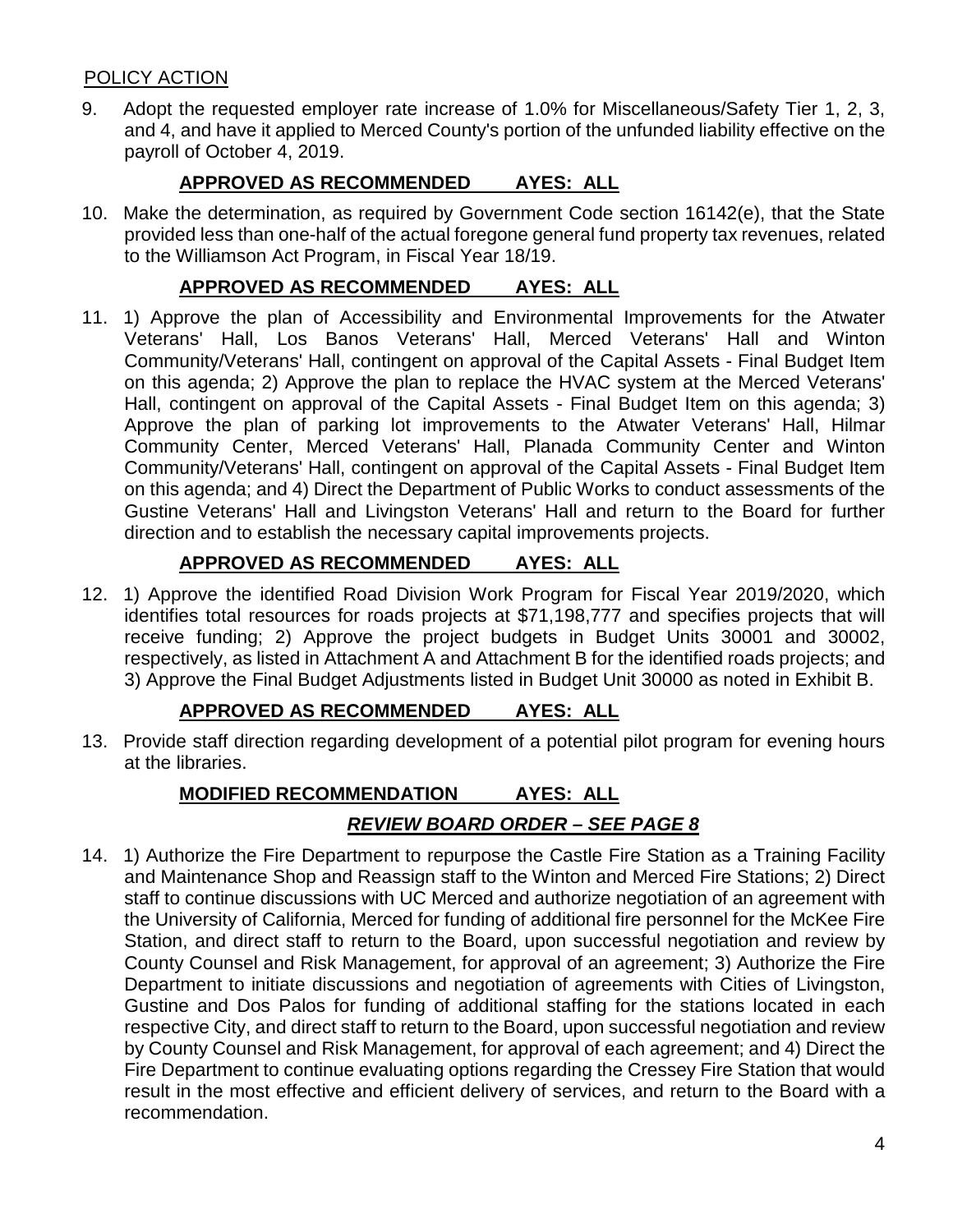**APPROVED AS RECOMMENDED AYES: 2, 4, 5 NOES: 1, 3**

#### *REVIEW BOARD ORDER – SEE PAGE 8 AND 9*

15. Provide staff direction on how to proceed with increased direct administrative support for the Board of Supervisors.

## **MODIFIED RECOMMENDATION AYES: 1, 2, 4, 5 NOES: 3** *REVIEW BOARD ORDER – SEE PAGE 9 AND 10*

#### PERSONNEL ACTIONS

16. 1) Approve the following departmental personnel actions: County Executive Office – Budget Unit 10100: Change: 1 CEO Executive Assistant (Pos 15) To Staff Services Analyst I/II (Title Only). DPW Building Services – Budget Unit 16000: Add: 1 Building Maintenance Worker III; Change: 1 Maintenance Painter (Pos 21) To: Building Maintenance Worker III. Public Defender – Budget Unit 20600: Allocate: EH Investigative Assistant. Sheriff – Budget Unit 22100: Change: 1 Staff Services Analyst I/II (Pos 154) To: Fiscal Manager; B/U 23000: Change: 1 Correctional Sergeant/ Correctional Senior Sergeant (Pos 59) To: Sheriff Sergeant/ Sheriff Senior Sergeant. Probation – Budget Unit 23400: B/U 23406: Add: 1 Office Assistant I/II; Add: 1 Probation Program Specialist. Fire – Budget Unit 25000: Establish & Allocate EH Paid Call Fire – Emergency Responder; Change: EH Paid Call Firefighter range. DPW – Roads – BU 30000: Change: 1 Refuse Collection Supervisor (Pos 58) To: Assistant Road Supervisor; Add: 1 Office Assistant III; Add: 2 Road Maintenance Worker I/II/III; Change: 2 Heavy Equipment Mechanic I/II (Pos 23,92) To: Road Maintenance Worker I/II/III; Add: 1 Engineering Associate I/II/III. Health – Budget Unit 40000: B/U 40001 Establish & Add: 1 Compliance Manager; B/U 40005: Establish Emergency Medical Services Program Coordinator; Change: 1 Emergency Medical Services Spe (Pos 83) To: Emergency Medical Services Program Coordinator. B/U 40007: Change: 1 Office Assistant I/II (Pos 125) To: Office Assistant III; B/U 40016: Change: 1 Director Of Environmental Health (Pos 36) To: Environmental Health Division Director (Title Only); B/U 40031 Change: 1 Director Of Public Health Nursing (Pos 47) To: Public Health Nursing Director (Title Only). Behavioral Health and Recovery Services – Budget Unit 41500 B/U 41506: Add: 1 Housekeeping Attendant I/II; Add: 1 Staff Services Analyst I/II; B/U 41508: Add: 1 Mental Health Worker I/II; B/U 41511: Add: 1 Mental Health Worker I/II; B/U 41513: Add: 2 Licensed Mental Health Worker; Add: 1 Mental Health Clinician I/II; B/U 41535: Add: 1 Dep Pub Admin/Guard/Conserv I/II. Human Services Agency – Budget Unit 50000: Re-establish: Supervising Social Worker I; Change: Supervising Social Worker To: Supervising Social Worker II (Title Only); B/U 50001: Change: 1 Supervising Social Worker (Pos 411) To: Supervising Social Worker I/II (Title Only); B/U 50012 Delete: 1 C-IV Business Manager (Pos 572); Delete: 1 C-IV Program Analyst (Pos 733); B/U 50050: Add: 1 Family Services Supervisor; Add: 1 Employment & Training Worker I/II; B/U 50053: Add: 1 Office Assistant I/II; Add: 1 Peer Support Specialist; Delete: 1 Family Services Representative I/II (Pos 751); B/U 50054: Add: 1 Program Manager; Change:2 System Support Analyst (Pos 225,233) To: Staff Services Analyst I/II; Change: 2 Janitor (Pos 467,468) To: Facility Assistant; B/U 50055: Change 16 Supervising Social Worker (Pos 65, 205, 215, 216, 243, 287, 318, 517, 545, 607, 632, 649, 678, 679, 860, 890) To: Supervising Social Worker I/II (Title Only); Add: 1 Staff Services Analyst I/II; Add: 1 Peer Support Specialist; Change: 1 Social Worker Aide (Pos 866) To: Social Svcs Program Worker; Delete: 1 Administrative Supervisor (Pos 630); B/U 50058: Change: 3 Supervising Social Worker (Pos 203,426,898) To: Supervising Social Worker I/II (Title Only) Add: 1 Supervising Social Worker I/II. Dept Of Workforce Investment– Budget Unit 55000: Change: 1 Deputy Dir Workforce Investment (Pos 25) To: Assistant Dir Workforce Investment (Title Only). Dept Of Administrative Services– Budget Unit 75600: Add: 1 Programmer Analyst I/II. Retirement– Budget Unit 76600: Add: 1 Office Assistant I/II. 2) Establish the job classification specifications of; EH Paid Call Fire Emergency Responder, Emergency Medical Services Program Coordinator and Compliance Manager. 3) Re-establish the classification of Supervising Social Worker I, Class 7000, Salary Range 72.2. 4) Approve the modifications to the following existing job classification specifications; Mental Health Clinician I/II, Deputy Building Official, Senior Automotive Technician, Assistant Director Workforce Investment,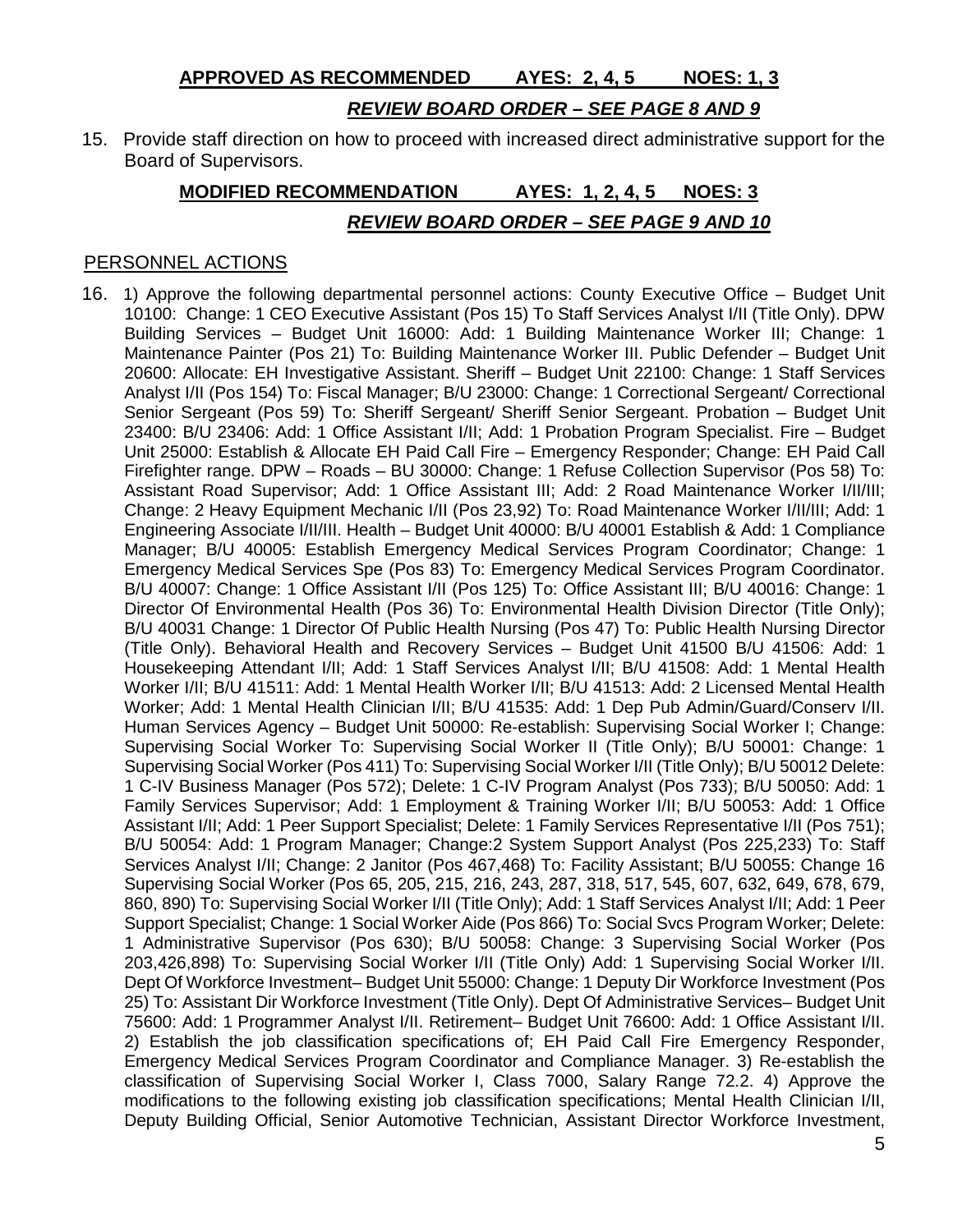Assistant Chief Probation Officer, EH Paid Call Firefighter, Supervising Social Worker II, Supervising Social Worker I, Social Worker I/II/III, IV-A, IV-B, Environmental Health Division Director, Public Health Nursing Director, Psychiatric Nurse Practitioner. 5) Approve modifications to the classification specifications listed in the Criminal History Background Checks 19-01 to include the following statement as applicable; SOME/ALL POSITIONS IN THIS CLASSIFICATION WILL BE SUBJECT TO CRIMINAL HISTORY BACKGROUND CHECKS PURSUANT TO THE HUMAN RESOURCES RULES AND REGULATIONS, SECTION 2, B. 6) Approve the amendments to the Salary Allocation Resolution 06-120 and the Position Allocation Resolution 06-120/A. 7) Approve the amendments to the Merced County Human Resources Rules and Regulations 2007-22, and the Recruitment and Selection Resolution No. 2013-92.

#### **ADOPTED RESOLUTION NOS. 2019-85 BGT (POSITION), 2019-86 BGT (RULES & REGS), 2019-87 BGT (SALARY) & 2019-88 BGT (RECRUITMENT) AS RECOMMENDED AYES: ALL**

## AUDITOR SCHEDULES

17. Adopt budget schedules 1, 2, 3, 4 and other budget schedules including reserves and appropriations for encumbrance carryover for the 2019-2020 budget year.

## **APPROVED AS RECOMMENDED AYES: ALL**

#### FISCAL YEAR 2019/2020 FINAL BUDGET ADOPTION

18. Approve resolution adopting the Fiscal Year 2019/2020 final budget as reviewed and amended during final budget hearings; and authorize the Auditor-Controller to make technical adjustments as necessary.

## **ADOPTED RESOLUTION NO. 2019-89 BGT AS RECOMMENDED AYES: ALL**

## **THE BOARD ADJOURNED THE MEETING AT 12:36 P.M.**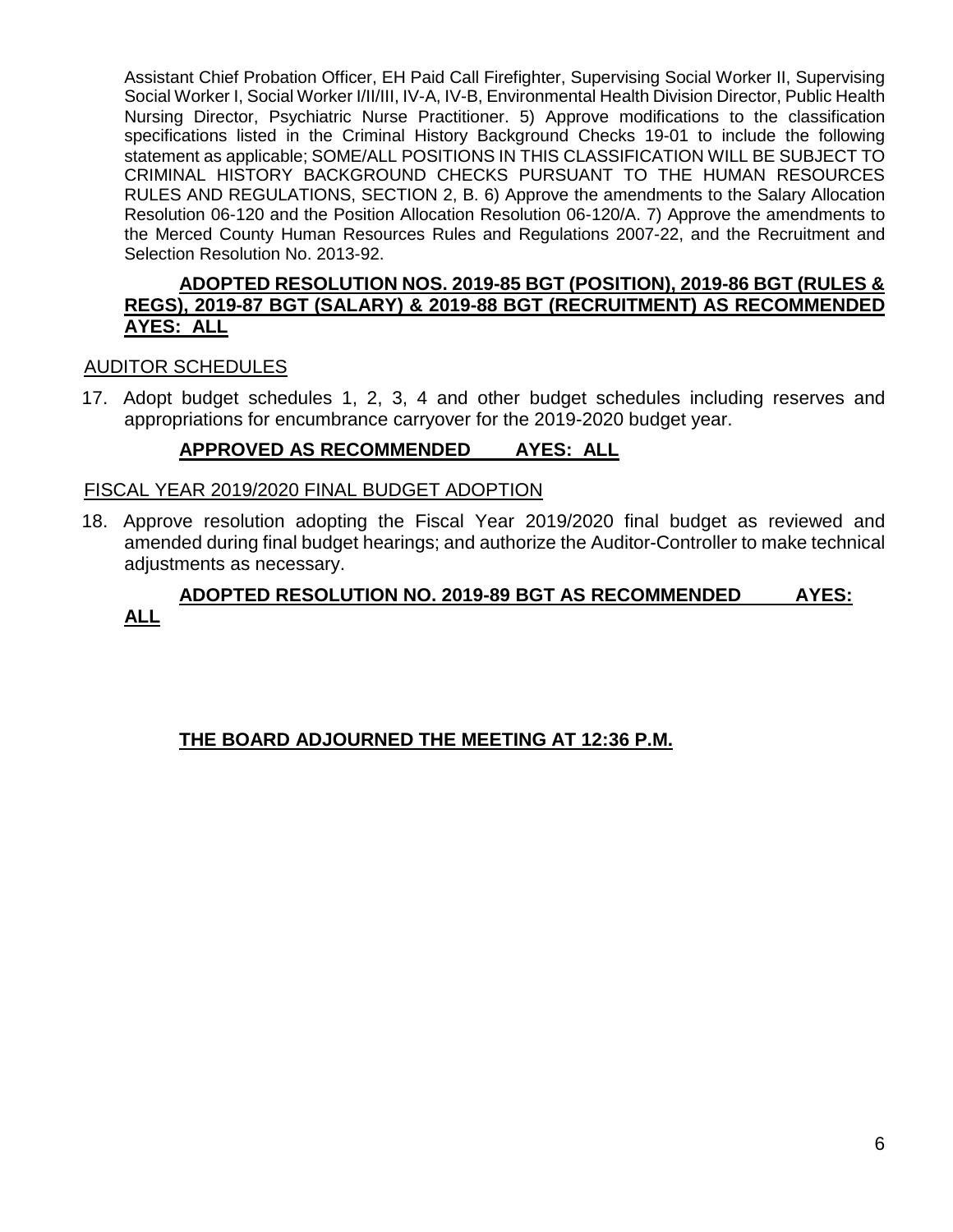## **10:00 A.M. SCHEDULED ITEM 2019-09-17 CEO BUDGET PRESENTATION**

County Executive Officer James Brown provides summary comments on the 2019-2020 Final Budget.

Deputy County Executive Officer Mary Rose Rutikanga reviews a powerpoint presentation covering the following: Revenues v. Expenditures (General Fund), Cash Flow (General Fund) – June Year End, Available Fund Balance – After Reserves, Budgeted Local Revenue, Budgeted Local Resources, Budgeted Local Requirements, Total Reserves (General Fund), General Fund Contingency, Countywide Positions, Final Budget Adjustments – Net County Cost, Budget Overview, Budget Overview - % Net County Cost and Net County Costs.

County Executive Officer Jim Brown reviews powerpoint presentation covering Policy Considerations.

Present: Pareira, Espinoza, Lor, McDaniel, Silveira

#### **10:00 A.M. SCHEDULED ITEM 2019-09-17 AUDITOR – PUBLIC HEARING**

The time and date previously scheduled to consider setting the Appropriation Limitation for Fiscal Year 2019/20 established under Article XIIIB of the State Constitution.

The Chairman opens the public hearing and asks if there is anyone present wishing to speak. No one speaks. The Chairman closes the public hearing.

Upon motion of Supervisor Silveira, seconded by Supervisor Lor, duly carried, the Board approves using the change in all counties having contiguous borders as the population factor, and the change in California per capita personal income as the cost of living factor to establish the Fiscal Year 2019/2020 appropriation limitation; and adopts Resolution No. 2019-90 BGT establishing the Fiscal Year 2019/2020 appropriation limitation as \$1,587,027,257. Ayes: Pareira, Espinoza, Lor, McDaniel, Silveira

# **FINAL BUDGET ITEM NO. 2**

## **2019-09-17 OUT-OF-STATE TRANSPORTATION AND TRAINING FOR FISCAL YEAR 19/20**

The Clerk announces the item to approve the Schedule of Out-of-State for transportation and/or training for FY 2019/20; and direct that no Out-of-State travel take place unless authorized by the County Executive Officer is before the Board for consideration.

Supervisor Espinoza states that he will not be attending the conference in Miami, Florida as listed in the item.

Upon motion of Supervisor Lor, seconded by Supervisor Espinoza, duly carried, the Board approves the Schedule of Out-of-State for transportation and/or training for FY 2019/20; and directs that no Out-of-State travel take place unless authorized by the County Executive Officer, or designee.

Ayes: Pareira, Espinoza, Lor, McDaniel, Silveira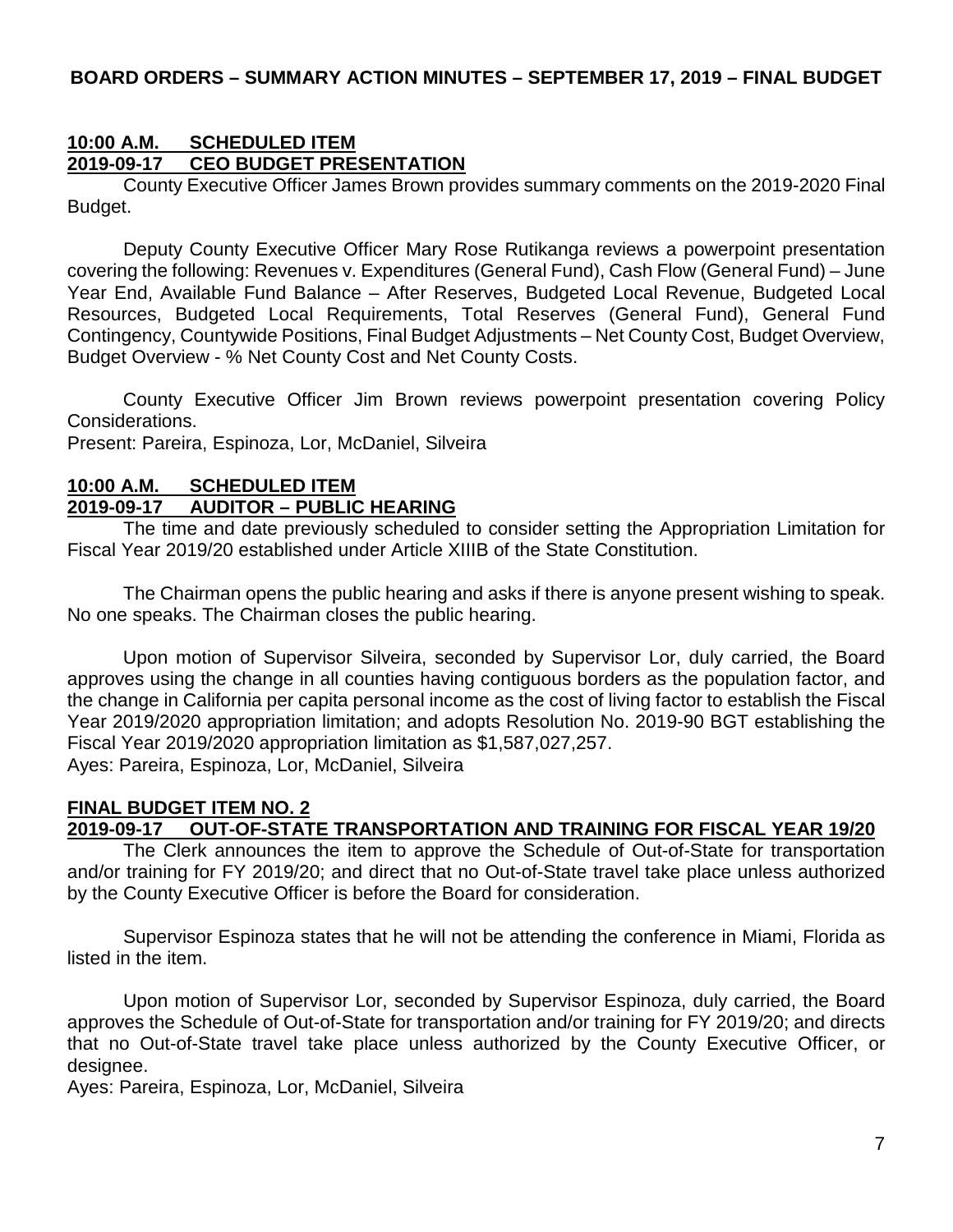#### **FINAL BUDGET ITEM NO. 13 2019-09-17 POLICY ACTION**

The Clerk announces the item to provide staff direction regarding development of a potential pilot program for evening hours at the libraries is before the Board for consideration.

Supervisor Silveira makes a motion and states that we need to move forward with the program for evening hours.

Supervisor Lor seconds the motion and states she agrees and would like the Library to provide us with annual updates. She further states that this is not to modify the hours but extend the hours at this time.

Supervisor Espinoza states that they left off the Livingston branch of the Library and makes a motion to amend to include the Livingston Library.

Supervisor McDaniel states that he supports this as well. He further states that these are benefits to the cities the libraries sit in as well.

Jim Brown, County Executive Officer states that he appreciates the input on this item and clarifies that staff is seeking the Board's direction and that they will come back at a later date for approval of the pilot program.

Supervisor Lor states that she would like the amended motion to include Board members asking their appointees on the Library Advisory Commission to meet with them to discuss this further.

Upon motion of Supervisor Espinoza, seconded by Supervisor McDaniel, duly carried, the Board approves amendment to include the Livingston Library Branch and to move forward with a pilot program for evening hours at the libraries.

Ayes: Pareira, Espinoza, Lor, McDaniel, Silveira

#### **FINAL BUDGET ITEM NO. 14 2019-09-17 POLICY ACTION**

The Clerk announces item to 1) Authorize the Fire Department to repurpose the Castle Fire Station as a Training Facility and Maintenance Shop and Reassign staff to the Winton and Merced Fire Stations; 2) Direct staff to continue discussions with UC Merced and authorize negotiation of an agreement with the University of California, Merced for funding of additional fire personnel for the McKee Fire Station, and direct staff to return to the Board, upon successful negotiation and review by County Counsel and Risk Management, for approval of an agreement; 3) Authorize the Fire Department to initiate discussions and negotiation of agreements with Cities of Livingston, Gustine and Dos Palos for funding of additional staffing for the stations located in each respective City, and direct staff to return to the Board, upon successful negotiation and review by County Counsel and Risk Management, for approval of each agreement; and 4) Directs the Fire Department to continue evaluating options regarding the Cressey fire station that would result in the most effective and efficient delivery of services is before the Board for consideration.

Jim Brown, County Executive Officer states that there is another component to the Fire Study.

Supervisor Silveira suggests that we take the recommendations separately in the item. He states that it is a safety issue here with this item.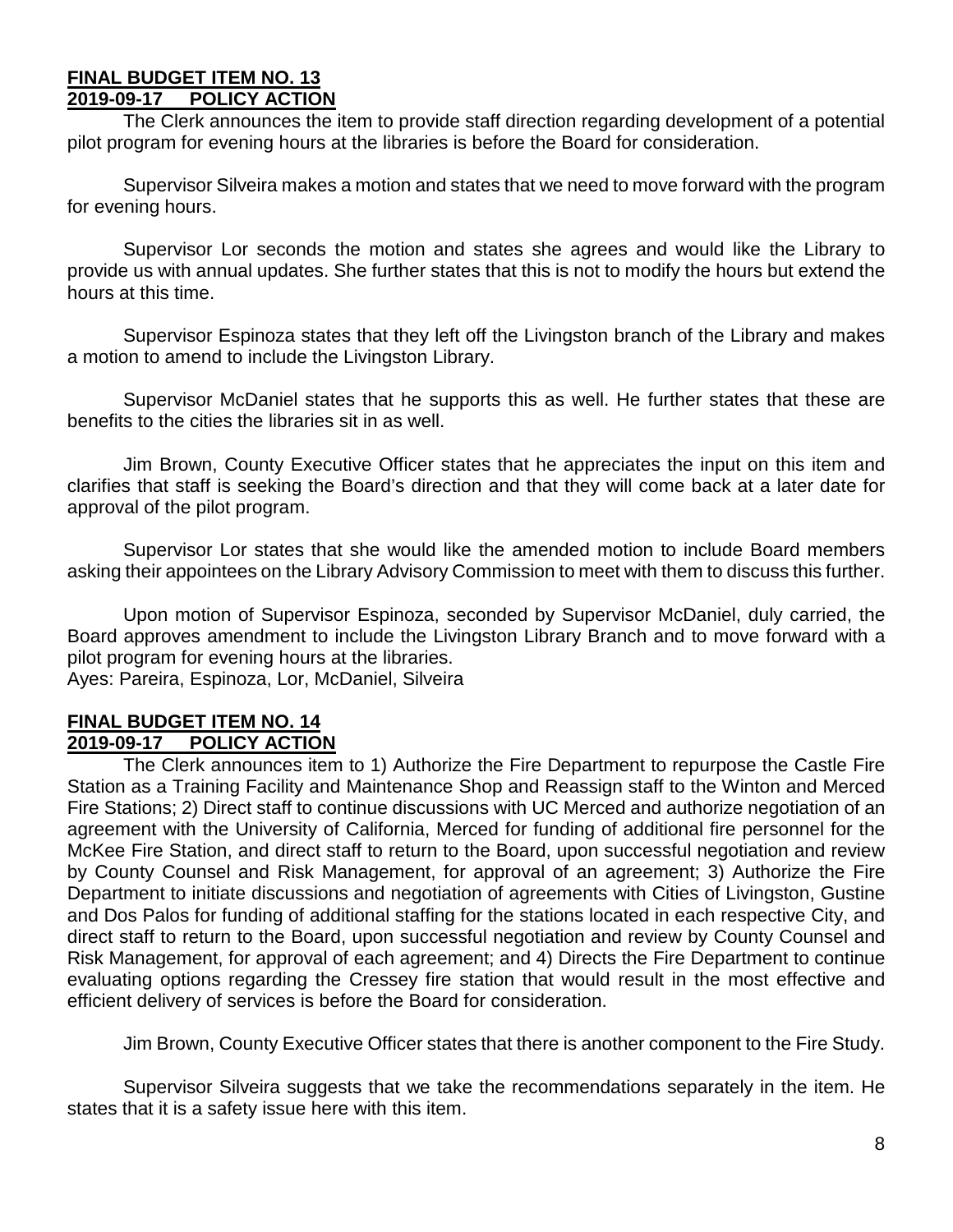Supervisor Lor states that she has a list of questions and recommends that staff meet with the Board prior to the meetings to address the questions.

Mr. Brown comments that these are four different and unique components.

Jeremy Rahn, Assistant Fire Chief states that he agrees that these components are very different. He speaks about response time, infrastructure to fleet, auto-aid agreement, repurposing the Castle Fire Station, staffing at each station and safety.

Matt Bernard, Cal Fire Union Representative states Merced County has over 70 firefighters. He further states from a union side we oppose closing any of the fire stations and safety is the key here.

Upon motion of Supervisor Silveira, seconded by Supervisor Lor the Board authorizes the Fire Department to repurpose the Castle Fire Station as a Training Facility and Maintenance Shop and reassign staff to the Winton and Merced Fire Stations.

Ayes: Pareira, Lor, Silveira Noes: Espinoza, McDaniel

Upon motion of Supervisor Silveira, seconded by Supervisor Lor, duly carried, the Board directs staff to continue discussions with UC Merced and authorize negotiation of an agreement with the University of California, Merced for funding of additional fire personnel for the McKee Fire Station, and directs staff to return to the Board, upon successful negotiation and review by County Counsel and Risk Management for approval of an agreement; authorizes the Fire Department to initiate discussions and negotiation of agreements with Cities of Livingston, Gustine and Dos Palos for funding of additional staffing for the stations located in each respective City, and direct staff to return to the Board, upon successful negotiation and review by County Counsel and Risk Management, for approval of each agreement; and direct the Fire Department to continue evaluating options regarding the Cressey fire station that would result in the most effective and efficient delivery of services, and return to the Board with a recommendation.

Ayes: Pareira, Espinoza, Lor, McDaniel, Silveira

#### **FINAL BUDGET ITEM NO. 15 2019-09-17 POLICY ACTION**

The Clerk announces an item to provide direction on how to proceed with increased direct administrative support for the Board of Supervisors is before the Board for consideration.

Supervisor Lor states she is in support of this and that they all have different needs. She further states she needs help in constituent services and that this is a political position and asks for your help to better help our constituents.

Supervisor Espinoza states that he agrees with Supervisor Lor and that he has been asking for this since before Proposed Budget. He further states that they have a lot of meetings to attend and sometimes have conflicts attending them all.

Supervisor McDaniel states that this is a hard job but we knew what we signed up for. He further states that he puts things back into constituents hands as part of his follow up process and that he does not support having an assistant.